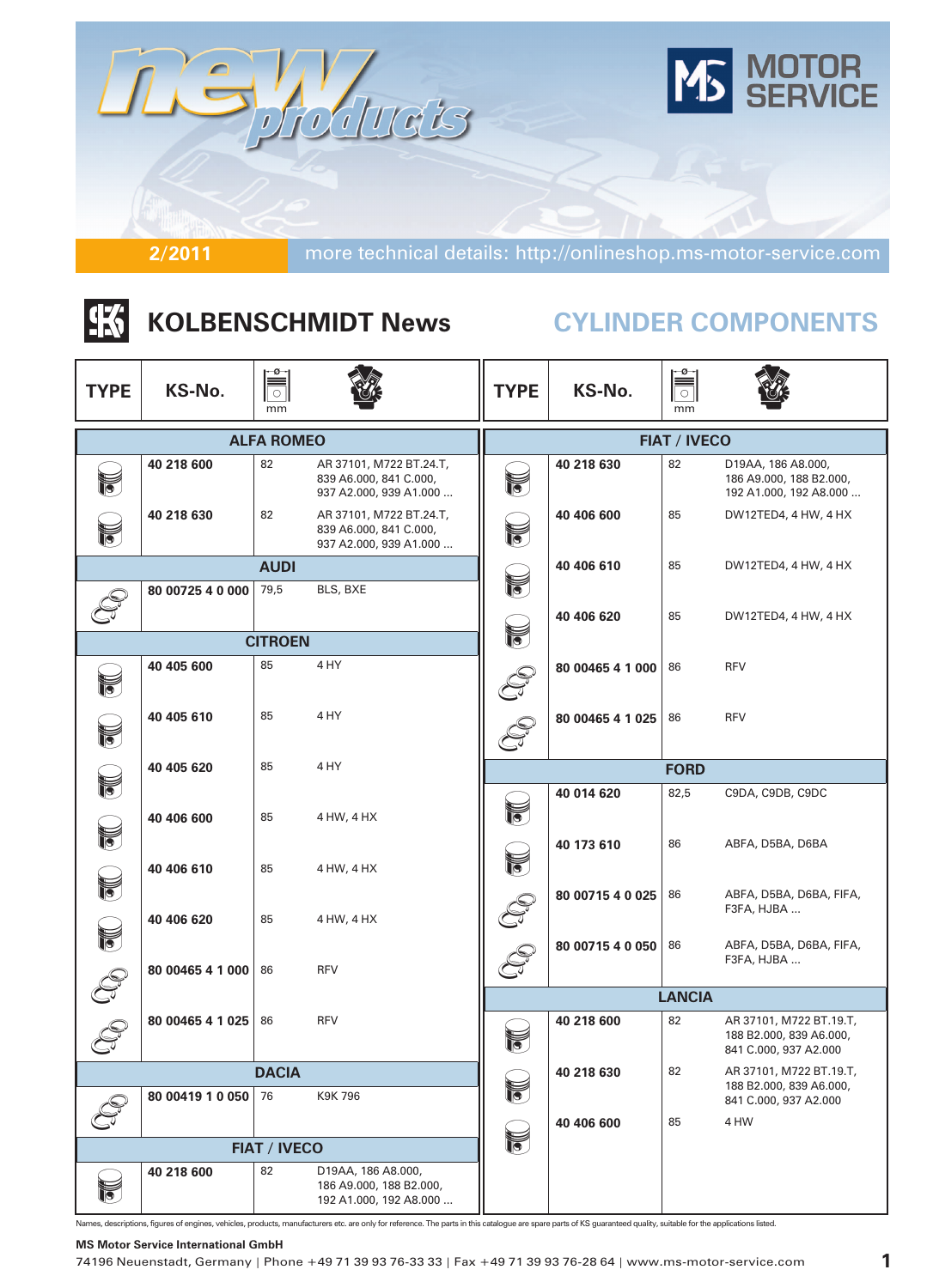

# |张 **KOLBENSCHMIDT News CYLINDER COMPONENTS**

| <b>TYPE</b>                               | KS-No.           | -⊘–<br>═<br>$\circ$<br>mm |                        | <b>TYPE</b>          | KS-No.           | ⊸ø⊸<br>$\blacksquare$<br>mm |                                                    |  |  |
|-------------------------------------------|------------------|---------------------------|------------------------|----------------------|------------------|-----------------------------|----------------------------------------------------|--|--|
|                                           |                  | <b>LANCIA</b>             |                        | <b>MTU</b>           |                  |                             |                                                    |  |  |
| ig.                                       | 40 406 610       | 85                        | 4 HW                   |                      | 89 864 110       | 94                          | 4R700, 4R700 C, 4R700 M91,<br>4R700 M93, 4R700 M94 |  |  |
|                                           | 40 406 620       | 85                        | 4 HW                   |                      |                  | <b>MWM</b>                  |                                                    |  |  |
|                                           | 80 00465 4 1 000 | 86                        | <b>RFV</b>             |                      | 80 00443 4 1 000 | 93                          | 4.07 TCA                                           |  |  |
|                                           |                  |                           |                        |                      |                  | <b>NISSAN</b>               |                                                    |  |  |
|                                           | 80 00465 4 1 025 | 86                        | <b>RFV</b>             |                      | 80 00430 1 0 050 | 96                          | TD27Ti                                             |  |  |
|                                           |                  | <b>MAN</b>                |                        |                      |                  | <b>OPEL</b>                 |                                                    |  |  |
| $\widetilde{\widetilde{\phantom{a}}\!\!}$ | 40 374 600       | 128                       | D 2842                 | F                    | 40 218 600       | 82                          | Z 19 DT, Z 19 DTL                                  |  |  |
| f                                         | 40 374 602       | 128                       | D 2842                 | $\tilde{\mathbf{v}}$ | 40 218 630       | 82                          | Z 19 DT, Z 19 DTL                                  |  |  |
|                                           |                  | <b>MASSEY-FERGUSON</b>    |                        |                      | 40 380 600       | 79                          | Y 16 XE, Z 16 SE, Z 16 XE                          |  |  |
|                                           | 90 850 600       | 108                       | 620 DWBAE              | F                    |                  |                             |                                                    |  |  |
| F                                         | 94 801 600       | 108                       | 620 DWBAE              | $\mathbb{N}$         | 40 380 610       | 79                          | Y 16 XE, Z 16 SE, Z 16 XE                          |  |  |
| f                                         | 99 483 600       | 108                       | 634 DWBAE              | $\blacksquare$       | 40 380 620       | 79                          | Y 16 XE, Z 16 SE, Z 16 XE                          |  |  |
| 12                                        | 99 484 600       | 108                       | 620 DWBAE              |                      | 80 00709 1 0 025 | 72,5                        | X 10 XE, X 12 XE, Z 10 XE,<br>Z 12 XE              |  |  |
|                                           | 80 00724 1 0 000 | 108                       | 620 DWBAE, 634 DWBAE   |                      | 80 00718 4 0 050 | 79                          | Y 16 XE, Z 16 SE, Z 16 XE                          |  |  |
|                                           |                  |                           |                        |                      |                  | <b>PEUGEOT</b>              |                                                    |  |  |
|                                           |                  | <b>MERCEDES-BENZ</b>      |                        |                      | 40 405 600       | 85                          | DW12TED, DW12UTED                                  |  |  |
|                                           | 40 013 960       | 128                       | OM 457                 |                      |                  |                             |                                                    |  |  |
| P.                                        | 80 00568 1 0 000 | 128                       | OM 457                 | F                    | 40 405 610       | 85                          | DW12TED, DW12UTED                                  |  |  |
| $\mathbb{S}$                              | 80 00722 1 0 000 | 130                       | OM 541, OM 542, OM 942 | F                    | 40 405 620       | 85                          | DW12TED, DW12UTED                                  |  |  |
|                                           |                  |                           |                        | f                    | 40 406 600       | 85                          | DW12TED4                                           |  |  |
|                                           |                  |                           |                        |                      |                  |                             |                                                    |  |  |

Names, descriptions, figures of engines, vehicles, products, manufacturers etc. are only for reference. The parts in this catalogue are spare parts of KS guaranteed quality, suitable for the applications listed.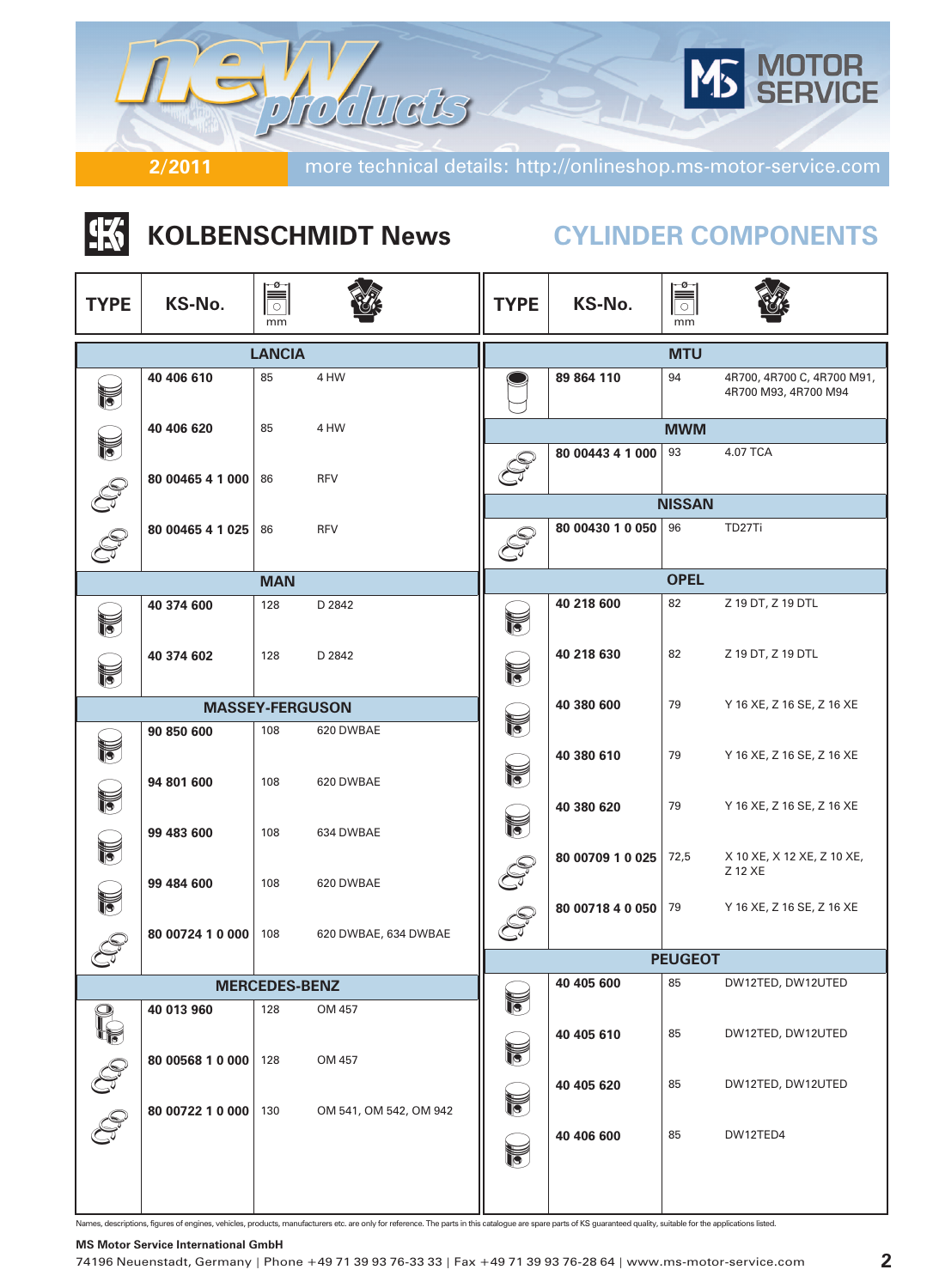

# **K KOLBENSCHMIDT News CYLINDER COMPONENTS**

| <b>TYPE</b> | KS-No.           | ≌<br>$\circ$<br>mm |                              | <b>TYPE</b>       | KS-No.           | ≡ّ<br>$\circ$<br>mm |                                                                  |  |
|-------------|------------------|--------------------|------------------------------|-------------------|------------------|---------------------|------------------------------------------------------------------|--|
|             |                  | <b>PEUGEOT</b>     |                              | <b>VAUXHALL</b>   |                  |                     |                                                                  |  |
| 肾           | 40 406 610       | 85                 | DW12TED4                     | f                 | 40 218 630       | 82                  | Z 19 DT, Z 19 DTL                                                |  |
|             | 40 406 620       | 85                 | DW12TED4                     | F                 | 40 380 600       | 79                  | Y 16 XE, Z 16 SE, Z 16 XE                                        |  |
|             | 80 00465 4 1 000 | 86                 | XU 10J4R, XU 10J4RZ          | F                 | 40 380 610       | 79                  | Y 16 XE, Z 16 SE, Z 16 XE                                        |  |
|             | 80 00465 4 1 025 | 86                 | XU 10J4R, XU 10J4RZ          | 40 380 620<br>V   |                  | 79                  | Y 16 XE, Z 16 SE, Z 16 XE                                        |  |
|             |                  | <b>RENAULT</b>     |                              |                   | 80 00709 1 0 025 | 72,5                | X 10 XE, X 12 XE, Z 10 XE,<br>Z 12 XE                            |  |
|             | 80 00419 1 0 050 | 76                 | K9K 708, K9K 796             | 80 00718 4 0 050  |                  | 79                  | Y 16 XE, Z 16 SE, Z 16 XE                                        |  |
|             |                  | <b>SAAB</b>        |                              |                   |                  |                     |                                                                  |  |
|             | 40 218 600       | 82                 | Z 19 DT                      |                   |                  | <b>VM</b>           |                                                                  |  |
|             | 40 218 630       | 82                 | Z 19 DT                      |                   | 89 864 110       | 94                  | D704T E2, MR704 LS-LX                                            |  |
| F           |                  |                    |                              | <b>VOLKSWAGEN</b> |                  |                     |                                                                  |  |
|             |                  | <b>SEAT</b>        |                              |                   | BDJ, BDK, BST    |                     |                                                                  |  |
|             | 80 00725 4 0 000 | 79,5               | BJB, BLS, BMT, BXE, BXF, BXJ | f                 | 99 833 600       | 81                  | BDJ, BDK, BST                                                    |  |
|             |                  | <b>SKODA</b>       |                              | f                 |                  |                     |                                                                  |  |
|             | 80 00725 4 0 000 | 79,5               | BJB, BLS, BXE                |                   | 80 00443 4 1 000 | 93                  | AUH, BCQ, 4.07 TCA                                               |  |
|             |                  | <b>SUZUKI</b>      |                              |                   | 80 00725 4 0 000 | 79,5                | BJB, BLS, BMT, BSU, BXE,                                         |  |
|             | 40 218 600       | 82                 | D19AA                        | ے                 |                  |                     | BXF                                                              |  |
|             |                  |                    |                              |                   |                  | <b>VOLVO</b>        |                                                                  |  |
|             | 40 218 630       | 82                 | D19AA                        | f                 | 40 265 600       | 131                 | D 12 A 340, D 12 A 370,<br>D 12 A 380, D 12 A 415,<br>D 12 A 420 |  |
|             |                  | <b>TOYOTA</b>      |                              |                   |                  |                     |                                                                  |  |
|             | 80 00419 1 0 050 | 87,1               | 5S-FE (100 kW)               |                   |                  |                     |                                                                  |  |
|             |                  | <b>VAUXHALL</b>    |                              |                   |                  |                     |                                                                  |  |
|             | 40 218 600       | 82                 | Z 19 DT, Z 19 DTL            |                   |                  |                     |                                                                  |  |

Names, descriptions, figures of engines, vehicles, products, manufacturers etc. are only for reference. The parts in this catalogue are spare parts of KS guaranteed quality, suitable for the applications listed.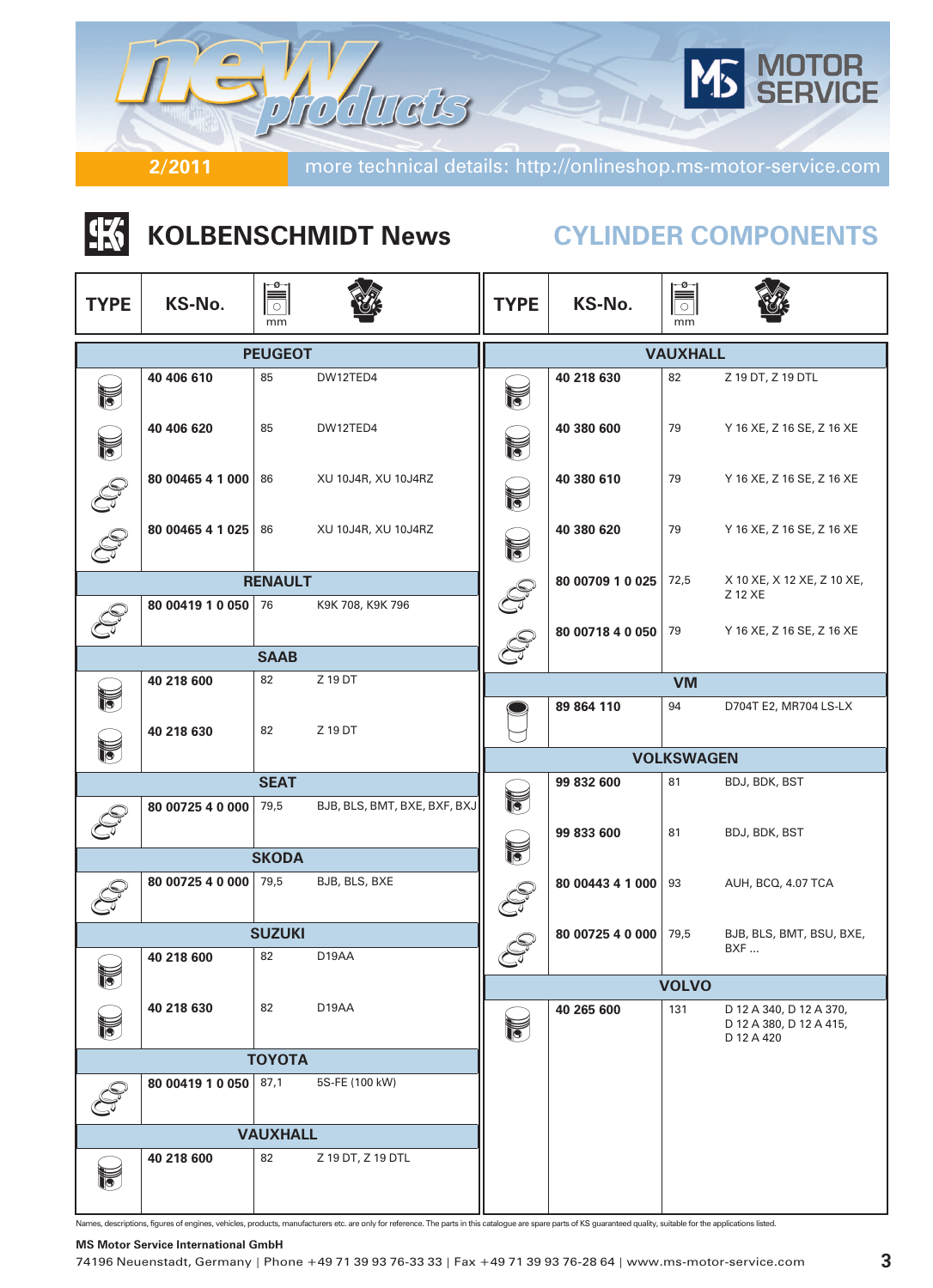

# |张| **KOLBENSCHMIDT News BEARINGS**

| ⊜<br>000     | KS-No.     |                                                     | ⊜<br>$\mathbb{S}$<br>Ó | KS-No.        |                                                                    |  |  |  |
|--------------|------------|-----------------------------------------------------|------------------------|---------------|--------------------------------------------------------------------|--|--|--|
| <b>DEUTZ</b> |            |                                                     |                        | <b>NISSAN</b> |                                                                    |  |  |  |
| NW-L         | 77 834 600 | BF 6 M 1015, BF 6 M 1015 C,                         | PL                     | 77 867 620    | M9R, M9R 780, M9R 782, M9R 784                                     |  |  |  |
|              |            | BF 6 M 1015 CP                                      | HL                     | 77 868 600    | M9R, M9R 780, M9R 782, M9R 784                                     |  |  |  |
|              |            | <b>FIAT / IVECO</b>                                 | HL                     | 77 868 610    | M9R, M9R 780, M9R 782, M9R 784                                     |  |  |  |
| PL           | 77 634 610 | 4.236, 4.248                                        | HL                     | 77 868 620    | M9R, M9R 780, M9R 782, M9R 784                                     |  |  |  |
| PL.          | 77 634 620 | 4.236, 4.248                                        |                        |               | <b>OPEL</b>                                                        |  |  |  |
| HL.          | 77 635 640 | 4.236, 4.248                                        | <b>PL</b>              | 77 867 600    | M9R 780, M9R 782, M9R 784                                          |  |  |  |
|              |            | <b>IHC-CASE (CNH)</b>                               | PL                     | 77 867 610    | M9R 780, M9R 782, M9R 784                                          |  |  |  |
| PL.          | 77 634 610 | 4.236                                               | PL                     | 77 867 620    | M9R 780, M9R 782, M9R 784                                          |  |  |  |
| <b>PL</b>    | 77 634 620 | 4.236                                               | HL                     | 77 868 600    | M9R 780, M9R 782, M9R 784                                          |  |  |  |
| HL           | 77 635 640 | 4.236                                               | HL                     | 77 868 610    | M9R 780, M9R 782, M9R 784                                          |  |  |  |
| HL           | 77 641 610 | 6.354, 6.354 V, 6.354.2                             | HL.                    | 77 868 620    | M9R 780, M9R 782, M9R 784                                          |  |  |  |
| <b>HL</b>    | 77 641 640 | 6.354, 6.354 V, 6.354.2                             |                        |               | <b>PERKINS</b>                                                     |  |  |  |
|              |            | <b>MASSEY-FERGUSON</b>                              | PL.                    | 77 634 610    | A 4.236, AD 4.236, 4.236, 4.248, 4.248.2                           |  |  |  |
| <b>PL</b>    | 77 634 610 | A 4.236, AD 4.236, 4.236, 4.248                     | PL.                    | 77 634 620    | A 4.236, AD 4.236, 4.236, 4.248, 4.248.2                           |  |  |  |
| <b>PL</b>    | 77 634 620 | A 4.236, AD 4.236, 4.236, 4.248                     | PL                     | 77 860 600    | AT 4.236, T 4.236                                                  |  |  |  |
| PL           | 77 860 600 | AT 4.236, T 4.236                                   | PL                     | 77 860 610    | AT 4.236, T 4.236                                                  |  |  |  |
| PL           | 77 860 610 | AT 4.236, T 4.236                                   | PL.                    | 77 860 620    | AT 4.236, T 4.236                                                  |  |  |  |
| <b>PL</b>    | 77 860 620 | AT 4.236, T 4.236                                   | PL                     | 77 860 630    | AT 4.236, T 4.236                                                  |  |  |  |
| <b>PL</b>    | 77 860 630 | AT 4.236, T 4.236                                   | PL                     | 77 861 600    | A 6.354.1, A 6.354.2, A 6.354.4,                                   |  |  |  |
| PL           | 77 861 600 | A 6.354.1, A 6.354.2, A 6.354.4,<br>AT 6.354.4      | PL                     | 77 861 610    | AT 6.354.4, T 6.354, T 6.354.1<br>A 6.354.1, A 6.354.2, A 6.354.4, |  |  |  |
| PL.          | 77 861 610 | A 6.354.1, A 6.354.2, A 6.354.4,<br>AT 6.354.4      | PL                     | 77 861 620    | AT 6.354.4, T 6.354, T 6.354.1<br>A 6.354.1, A 6.354.2, A 6.354.4, |  |  |  |
| PL           | 77 861 620 | A 6.354.1, A 6.354.2, A 6.354.4,                    |                        |               | AT 6.354.4, T 6.354, T 6.354.1                                     |  |  |  |
| <b>PL</b>    | 77 861 630 | AT 6.354.4<br>A 6.354.1, A 6.354.2, A 6.354.4,      | PL                     | 77 861 630    | A 6.354.1, A 6.354.2, A 6.354.4,<br>AT 6.354.4, T 6.354, T 6.354.1 |  |  |  |
| HL           | 77 635 640 | AT 6.354.4<br>A 4.236, AD 4.236, AT 4.236, T 4.236, | HL.                    | 77 635 640    | A 4.236, AD 4.236, AT 4.236, T 4.236,<br>4.236, 4.248              |  |  |  |
| HL.          | 77 637 610 | 4.236, 4.248<br>A 6.354.1, A 6.354.2, A 6.354.4,    | HL                     | 77 637 610    | A 6.354.1, A 6.354.2, A 6.354.4,<br>AT 6.354.4, T 6.354, T 6.354.1 |  |  |  |
| HL           | 77 637 620 | AT 6.354.4<br>A 6.354.1, A 6.354.2, A 6.354.4,      | HL                     | 77 637 620    | A 6.354.1, A 6.354.2, A 6.354.4,<br>AT 6.354.4, T 6.354, T 6.354.1 |  |  |  |
| HL           | 77 637 630 | AT 6.354.4<br>A 6.354.1, A 6.354.2, A 6.354.4,      | HL                     | 77 637 630    | A 6.354.1, A 6.354.2, A 6.354.4,<br>AT 6.354.4, T 6.354, T 6.354.1 |  |  |  |
|              |            | AT 6.354.4                                          | HL.                    | 77 637 640    | A 6.354.1, A 6.354.2, A 6.354.4,                                   |  |  |  |
| HL           | 77 637 640 | A 6.354.1, A 6.354.2, A 6.354.4,<br>AT 6.354.4      | HL                     | 77 641 610    | AT 6.354.4, T 6.354, T 6.354.1<br>6.354, 6.354 V, 6.354.1, 6.354.2 |  |  |  |
| HL           | 77 641 610 | 6.354                                               | HL                     | 77 641 640    | 6.354, 6.354 V, 6.354.1, 6.354.2                                   |  |  |  |
| HL           | 77 641 640 | 6.354                                               |                        |               | <b>RENAULT</b>                                                     |  |  |  |
|              |            | <b>NISSAN</b>                                       | PL                     | 77 634 610    | A 4.236                                                            |  |  |  |
| PL           | 77 867 600 | M9R, M9R 780, M9R 782, M9R 784                      | PL                     | 77 634 620    | A 4.236                                                            |  |  |  |
| PL           | 77 867 610 | M9R, M9R 780, M9R 782, M9R 784                      |                        |               |                                                                    |  |  |  |

Names, descriptions, figures of engines, vehicles, products, manufacturers etc. are only for reference. The parts in this catalogue are spare parts of KS guaranteed quality, suitable for the applications listed.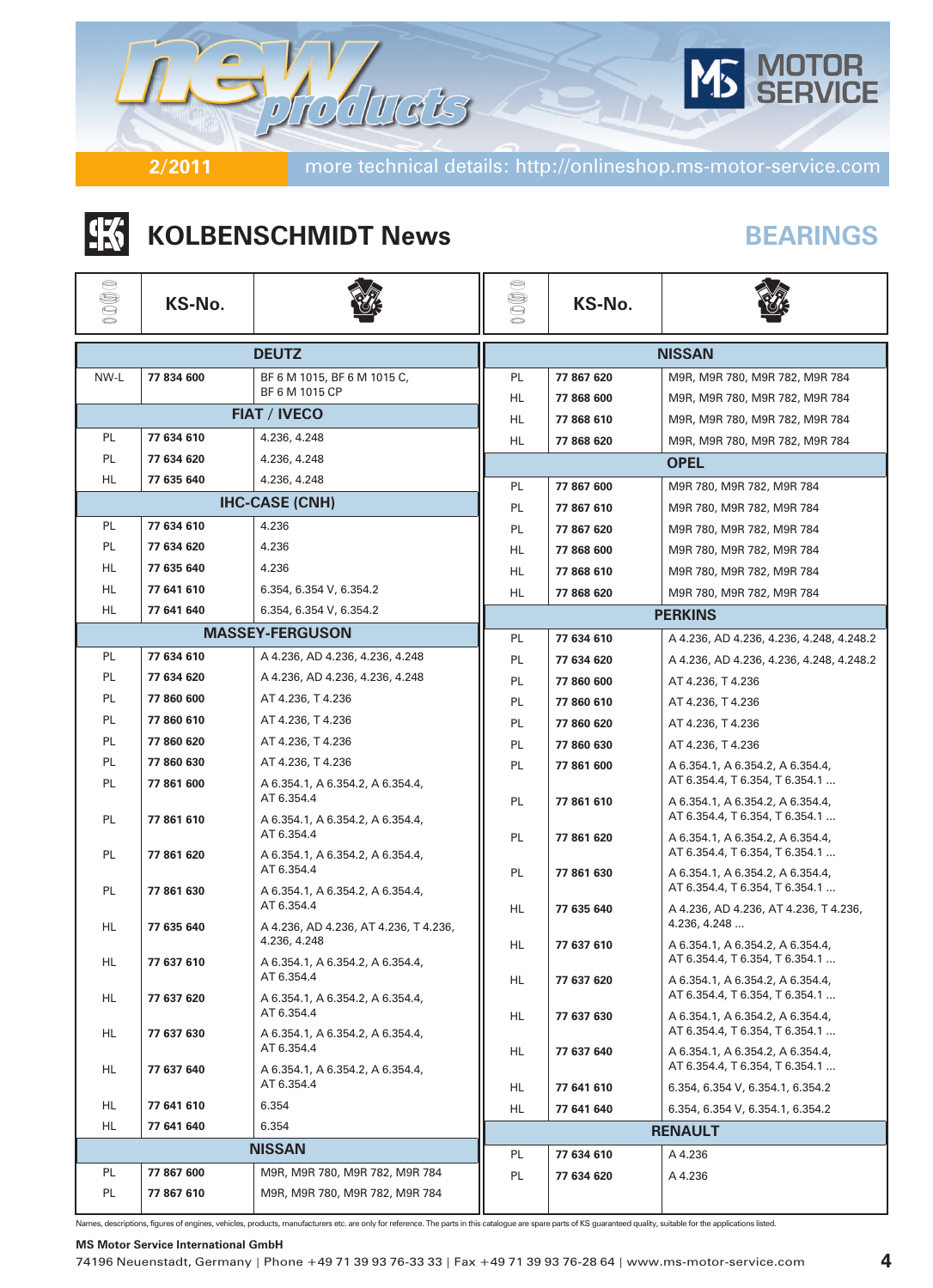

# |张 **KOLBENSCHMIDT News BEARINGS**

| 0000 | KS-No.     |                                                                                        | $\circledcirc$ | KS-No. |  |
|------|------------|----------------------------------------------------------------------------------------|----------------|--------|--|
|      |            | <b>RENAULT</b>                                                                         |                |        |  |
| PL.  | 77 867 600 | M9R 700, M9R 721, M9R 722, M9R 724,<br>M9R 740, M9R 742                                |                |        |  |
| PL.  | 77 867 610 | M9R 700, M9R 721, M9R 722, M9R 724,<br>M9R 740, M9R 742                                |                |        |  |
| PL   | 77 867 620 | M9R 700, M9R 721, M9R 722, M9R 724,<br>M9R 740, M9R 742                                |                |        |  |
| HL.  | 77 635 640 | A 4.236                                                                                |                |        |  |
| HL.  | 77 868 600 | M9R 700, M9R 721, M9R 722, M9R 724,<br>M9R 740, M9R 742                                |                |        |  |
| HL.  | 77 868 610 | M9R 700, M9R 721, M9R 722, M9R 724,<br>M9R 740, M9R 742                                |                |        |  |
| HL.  | 77 868 620 | M9R 700, M9R 721, M9R 722, M9R 724,<br>M9R 740, M9R 742                                |                |        |  |
|      |            | <b>RENAULT TRUCKS (RVI)</b>                                                            |                |        |  |
| PL.  | 77 634 610 | 4.236                                                                                  |                |        |  |
| PL.  | 77 634 620 | 4.236                                                                                  |                |        |  |
| PL.  | 77 866 630 | M 635.40, MD 063.540, MDR 06.35.40,<br>MDS 06.35.40, MDS 06.35.40 D,<br>MDS 06.35.40 H |                |        |  |
| HL.  | 77 635 640 | 4.236                                                                                  |                |        |  |
|      |            | <b>VAUXHALL</b>                                                                        |                |        |  |
| PL   | 77 867 600 | M9R 780, M9R 782, M9R 784                                                              |                |        |  |
| PL   | 77 867 610 | M9R 780, M9R 782, M9R 784                                                              |                |        |  |
| PL.  | 77 867 620 | M9R 780, M9R 782, M9R 784                                                              |                |        |  |
| HL.  | 77 868 600 | M9R 780, M9R 782, M9R 784                                                              |                |        |  |
| HL.  | 77 868 610 | M9R 780, M9R 782, M9R 784                                                              |                |        |  |
| HL.  | 77 868 620 | M9R 780, M9R 782, M9R 784                                                              |                |        |  |
|      |            | <b>VOLVO</b>                                                                           |                |        |  |
| PL   | 77 634 610 | 4.236                                                                                  |                |        |  |
| PL   | 77 634 620 | 4.236                                                                                  |                |        |  |
| HL.  | 77 635 640 | 4.236                                                                                  |                |        |  |
| AS   | 79 361 600 | D 7 A 230, D 7 A 260, D 7 A 285,<br>D 7 B 230, D 7 B 260, D 7 C 215                    |                |        |  |
|      |            | <b>VOLVO-BM</b>                                                                        |                |        |  |
| PL   | 77 634 610 | 4.236                                                                                  |                |        |  |
| PL   | 77 634 620 | 4.236                                                                                  |                |        |  |
| HL   | 77 635 640 | 4.236                                                                                  |                |        |  |
| AS   | 79 361 600 | TD 73 KAE, TD 73 KCE, TD 73 KDE,<br>TD 73 KE, TD 73 KFE, TD 73 KGE                     |                |        |  |
|      |            |                                                                                        |                |        |  |

Names, descriptions, figures of engines, vehicles, products, manufacturers etc. are only for reference. The parts in this catalogue are spare parts of KS guaranteed quality, suitable for the applications listed.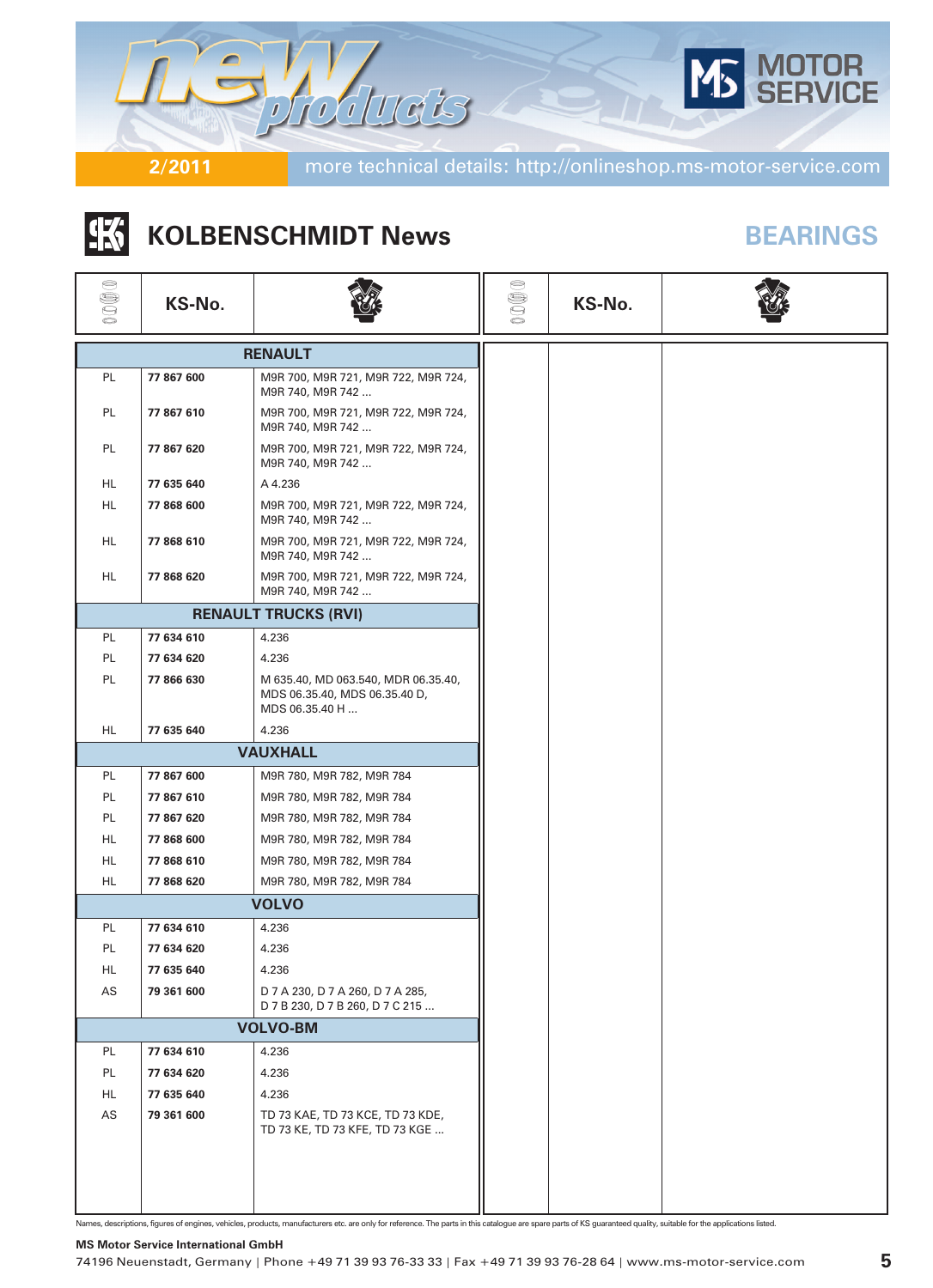)TOR<br>RVICE ducts  $\overline{\mathcal{L}}$  $\overline{\mathcal{C}}$ 

**2/2011** more technical details: http://onlineshop.ms-motor-service.com

**TRW** EngineComponents

# **News VALVE TRAIN COMPONENTS**

| <b>TYPE</b>       | TRW-No.  | ≡ّ<br>$\circ$<br>mm |                                                                                          | <b>TYPE</b> | TRW-No. | Ħ<br>mm           |                                 |
|-------------------|----------|---------------------|------------------------------------------------------------------------------------------|-------------|---------|-------------------|---------------------------------|
|                   |          | <b>ATLAS COPCO</b>  |                                                                                          |             |         | <b>PEUGEOT</b>    |                                 |
|                   | 22308    | 101                 | TCD 2012 L4 2V                                                                           |             | 539032  | 77                | EP3C                            |
|                   |          | <b>AUDI</b>         |                                                                                          |             | 539033  | 77                | EP3C                            |
|                   | 331143   | 79,5                | AFF, AFN, AGR, AHF, AHH,<br>AHU                                                          | \$          |         |                   |                                 |
|                   |          |                     |                                                                                          |             |         | <b>SEAT</b>       |                                 |
|                   |          | <b>CITROEN</b>      |                                                                                          |             | 331143  | 79,5              | AFN, AGR, AHF, AHU, ALH,<br>ASV |
|                   | 539032   | 77                  | EP3C                                                                                     |             |         |                   |                                 |
|                   |          |                     |                                                                                          |             |         | <b>SKODA</b>      |                                 |
|                   | 539033   | 77                  | EP3C                                                                                     |             | 331143  | 79,5              | AGR, AHF, ALH, ASV              |
|                   |          | <b>CLAAS</b>        |                                                                                          |             |         | <b>VOLKSWAGEN</b> |                                 |
|                   | 22308    | 101                 | TCD 2012 L4 2V                                                                           |             | 331143  | 79,5              | AFD, AFN, AGR, AHF, AHH,<br>AHU |
|                   |          | <b>DEUTZ</b>        |                                                                                          |             |         |                   |                                 |
|                   | 22308    | 98, 101             | TCD 2012, TCD 2012 L4 2V,<br>TCD 2012 L6 2V                                              |             |         |                   |                                 |
|                   | 81-22113 | 98                  | BF 4 M 2013 C, BF 6 M 2013,<br>BF 6 M 2013 C                                             |             |         |                   |                                 |
|                   |          | <b>FIAT / IVECO</b> |                                                                                          |             |         |                   |                                 |
|                   | 171072   | 125                 | F3 AE 0681 B, F3 AE 0681 D,<br>F3 AE 0681 E, F3 AE 3681 A,<br>F3 AE 3681 B, F3 AE 3681 D |             |         |                   |                                 |
| J                 | 171109   | 125                 | F3 AE 0681 B, F3 AE 0681 D,<br>F3 AE 0681 E, F3 AE 3681 A,<br>F3 AE 3681 B, F3 AE 3681 D |             |         |                   |                                 |
|                   |          | <b>FORD</b>         |                                                                                          |             |         |                   |                                 |
|                   | 331143   | 79,5                | AFN, AHU, 1Z                                                                             |             |         |                   |                                 |
| <b>MINI (BMW)</b> |          |                     |                                                                                          |             |         |                   |                                 |
|                   | 539032   | $77$                | N12B14                                                                                   |             |         |                   |                                 |
| J                 | 539033   | 77                  | N12B14                                                                                   |             |         |                   |                                 |
|                   |          |                     |                                                                                          |             |         |                   |                                 |

Names, descriptions, figures of engines, vehicles, products, manufacturers etc. are only for reference. The parts in this catalogue are spare parts of KS guaranteed quality, suitable for the applications listed.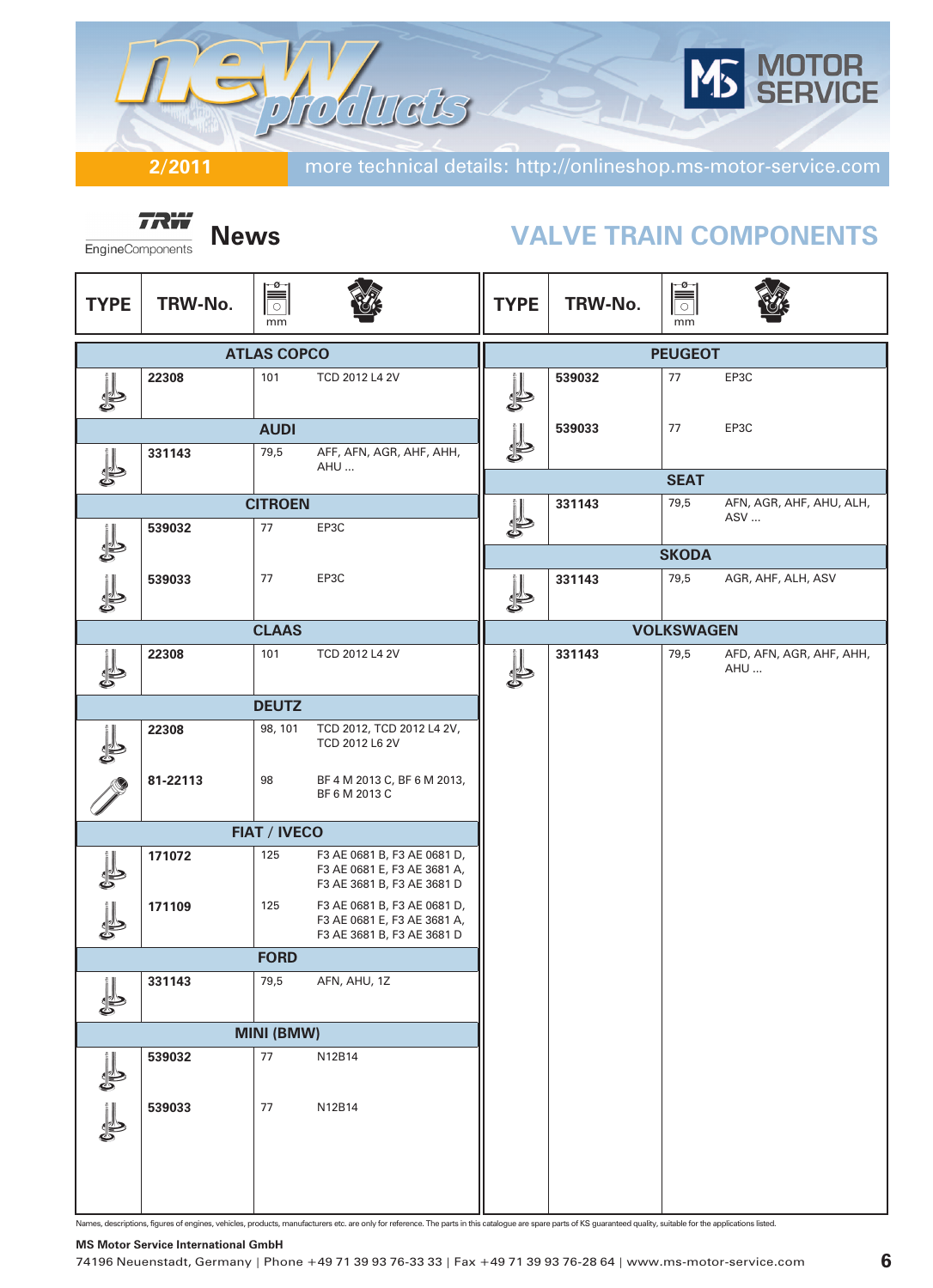

## |张 **KOLBENSCHMIDT News**

# **FILTERS**

| KS-No.<br>(Code-No.)        | <b>Manufacturer</b>  | <b>Application</b>                                                                                                                                                                                                                                                                                                                                                                                                                                                                                                                                                                                                                                                                                                                                          | <b>MANN</b> | <b>BOSCH</b>  |           | KNECHT REF.-No.                                                  |
|-----------------------------|----------------------|-------------------------------------------------------------------------------------------------------------------------------------------------------------------------------------------------------------------------------------------------------------------------------------------------------------------------------------------------------------------------------------------------------------------------------------------------------------------------------------------------------------------------------------------------------------------------------------------------------------------------------------------------------------------------------------------------------------------------------------------------------------|-------------|---------------|-----------|------------------------------------------------------------------|
|                             | <b>AIR FILTER</b>    |                                                                                                                                                                                                                                                                                                                                                                                                                                                                                                                                                                                                                                                                                                                                                             |             |               |           |                                                                  |
| 50 014 279<br>$(4279-AP)$   | <b>FIAT / IVECO</b>  | Panda II 1.4i 16V, 500 1.4i 16V                                                                                                                                                                                                                                                                                                                                                                                                                                                                                                                                                                                                                                                                                                                             | C3273       | F 026 400 053 | LX2087    | 51773404                                                         |
| 50 014 281<br>$(4281 - AR)$ | <b>AUDI</b>          | A6 Allroad 2.7 TDI 24V,<br>A6 Allroad 3.0 TDI 24V, A6 2.7 TDI 24V,<br>A6 3.0 TDI 24V                                                                                                                                                                                                                                                                                                                                                                                                                                                                                                                                                                                                                                                                        | C17137x     | F026 400 028  | LX1006/1D | 059 133 843 B                                                    |
| 50 014 288<br>$(4288-AP)$   | <b>BMW</b>           | X5 35i 3.0, X6 35i 3.0 24V (E71)                                                                                                                                                                                                                                                                                                                                                                                                                                                                                                                                                                                                                                                                                                                            | C28125      |               | LX2525    | 13 71 7 571 355                                                  |
| 50 014 305<br>$(4305-AR)$   | <b>DAF</b>           | Series LF 45.140, Series LF 45.160,<br>Series LF 45.190, Series LF 45.220,<br>Series LF 45.250, Series LF 55.190,<br>Series LF 55.220, Series LF 55.250,<br>Series LF 55.290                                                                                                                                                                                                                                                                                                                                                                                                                                                                                                                                                                                |             |               |           | 1679397                                                          |
| 50 014 312<br>$(4312-AP)$   | <b>HYUNDAI</b>       | Sonata V 2.0 CRDi 16V, Sonata V 2.0i 16V,<br>Sonata V 2.4i 16V, Sonata V 3.3i 24V                                                                                                                                                                                                                                                                                                                                                                                                                                                                                                                                                                                                                                                                           |             |               | LX1809    | 281133K010                                                       |
| 50 014 315<br>$(4315-AR)$   | <b>MERCEDES-BENZ</b> | Actros II 1832 BlueTec,<br>Actros II 1836 BlueTec,<br>Actros II 1841 BlueTec,<br>Actros II 1844 BlueTec,<br>Actros II 1846 BlueTec,<br>Actros II 1848 BlueTec,<br>Actros II 1851 BlueTec,<br>Actros II 1855 BlueTec,<br>Actros II 1860 BlueTec,<br>Actros II 2048 BlueTec,<br>Actros II 2055 BlueTec,<br>Actros II 2532 BlueTec,<br>Actros II 2536 BlueTec,<br>Actros II 2541 BlueTec,<br>Actros II 2544 BlueTec,<br>Actros II 2546 BlueTec,<br>Actros II 2548 BlueTec,<br>Actros II 2551 BlueTec,<br>Actros II 2555 BlueTec,<br>Actros II 2560 BlueTec, Actros II 2632,<br>Actros II 2636, Actros II 2641, Actros II 2644,<br>Actros II 2646, Actros II 2648 BlueTec,<br>Actros II 2650, Actros II 2651 BlueTec,<br>Actros II 2654, Actros II 2655 BlueTec |             |               |           | 476 094 01 04                                                    |
| 50 014 325<br>$(4325-AP)$   | <b>TOYOTA</b>        | Aygo 1.0i 12V, Yaris II 1.0i 12V,<br>Yaris II 1.3i 16V                                                                                                                                                                                                                                                                                                                                                                                                                                                                                                                                                                                                                                                                                                      |             |               |           | 17801-23030                                                      |
|                             | <b>OIL FILTER</b>    |                                                                                                                                                                                                                                                                                                                                                                                                                                                                                                                                                                                                                                                                                                                                                             |             |               |           |                                                                  |
| 50 014 294<br>$(4294-OX)$   | <b>AUDI</b>          | A4 4.2i 40V, A6 Allroad 4.2 FSI 32V,<br>A6 Allroad 4.2i 40V, A6 4.2 FSI 32V,<br>A8 4.2 FSI 32V, Q7 4.2 FSI 32V,<br>R8 4.2 FSI 32V, R8 5.2 FSI 40V                                                                                                                                                                                                                                                                                                                                                                                                                                                                                                                                                                                                           | HU718/8x    |               | OX350D    | 079 115 561 F<br>079 115 561 K<br>079 198 405 B<br>079 198 405 E |

Names, descriptions, figures of engines, vehicles, products, manufacturers etc. are only for reference. The parts in this catalogue are spare parts of KS guaranteed quality, suitable for the applications listed.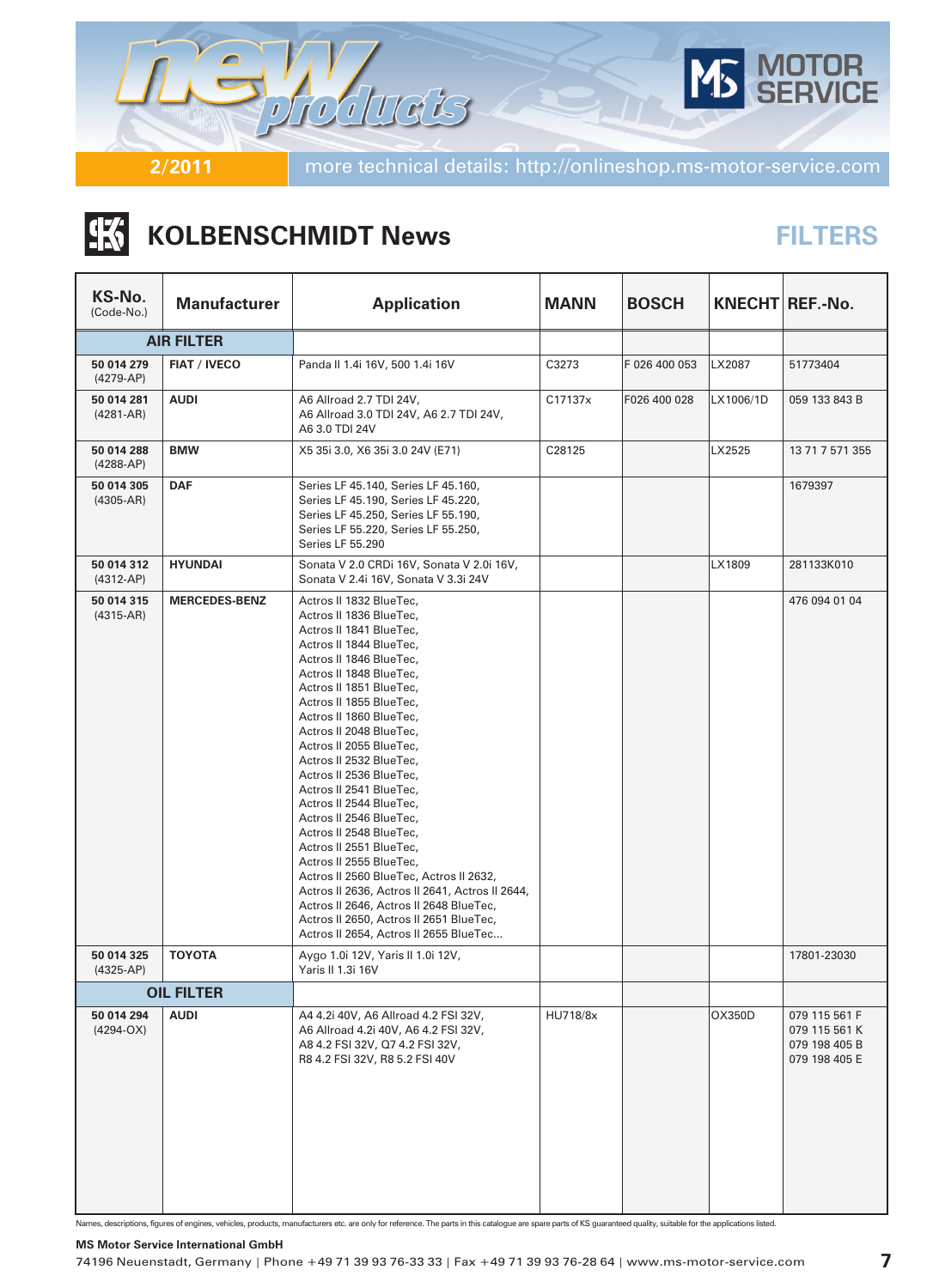

# |张 **KOLBENSCHMIDT News**

# **FILTERS**

| KS-No.<br>(Code-No.)        | <b>Manufacturer</b>                                                                                                             | <b>Application</b>                                                                                                                                                                                                                                                                                                                                                                                                                                                                                                                                              | <b>MANN</b> | <b>BOSCH</b> |         | KNECHT REF.-No.                                                                                                                                                                                                                  |
|-----------------------------|---------------------------------------------------------------------------------------------------------------------------------|-----------------------------------------------------------------------------------------------------------------------------------------------------------------------------------------------------------------------------------------------------------------------------------------------------------------------------------------------------------------------------------------------------------------------------------------------------------------------------------------------------------------------------------------------------------------|-------------|--------------|---------|----------------------------------------------------------------------------------------------------------------------------------------------------------------------------------------------------------------------------------|
|                             | <b>OIL FILTER</b>                                                                                                               |                                                                                                                                                                                                                                                                                                                                                                                                                                                                                                                                                                 |             |              |         |                                                                                                                                                                                                                                  |
| 50 014 443<br>$(4443-OS)$   | <b>CITROEN</b><br><b>PEUGEOT</b><br><b>TOYOTA</b>                                                                               | Auris 1.4i 16V, Auris 1.6i 16V,<br>Avensis II 1.6i 16V, Avensis II 1.8i 16V,<br>Aygo 1.0i 12V, Corolla X 1.6i 16V, C1 1.0i 12V,<br>iQ 1.0i 12V, Yaris II 1.0i 12V, Yaris II 1.3i 16V,<br>Yaris II 1.8i 16V, Yaris Verso 1.3i 16V,<br>Yaris Verso 1.5i 16V, 107 1.0i 12V                                                                                                                                                                                                                                                                                         | W68/3       |              |         | 1109 Y3<br>1109 Y4<br>11501-01610<br>15600-16020<br>15601-01010<br>15601-87109<br>16510-83011<br>90080-91034<br>90080-91045<br>90915-TA001<br>90915-YZZA3<br>90915-YZZC7<br>90915-YZZJ1<br>90915-10003                           |
| 50 014 445<br>$(4445-OS)$   | <b>INGERSOLL-RAND</b><br><b>JOHN DEERE</b><br><b>KOMATSU</b><br><b>MASSEY-FERGUSON</b><br><b>NEW HOLLAND</b><br><b>VOLVO-BM</b> | D155A/S-1, D155A/S-2, D155C-1, D275A-2,<br>D355A-3, D355C-3, D375A-2, D375A-5, D83-1,<br>D85E/P-21, D87E/P, HA 250-1, HA 250-2,<br>HA 250-2A, HD180-4, HD200-2, HD325-5,<br>HD325-6, HD405-6, HD460-1, HD465-2,<br>HD780-1, HD785-1, HD785-2, HM350-1,<br>JH65CV, L 270, L 270 B, L 320, L 480                                                                                                                                                                                                                                                                  | W1294       |              | OC483   | C 3313279<br>1 212 622 H 1<br>1582 092<br>299670<br>31701670<br>3302026<br>3313279<br>3313287<br>3889310<br>4134-896<br>4799-645<br>50 00 808 716<br>560 2720<br>600-211-1230<br>600-211-1231<br>736 3165<br>736 3465<br>9Y-4464 |
|                             | <b>FUEL FILTER</b>                                                                                                              |                                                                                                                                                                                                                                                                                                                                                                                                                                                                                                                                                                 |             |              |         |                                                                                                                                                                                                                                  |
| 50 014 283<br>$(4283 - FP)$ | <b>FIAT / IVECO</b><br><b>FORD</b>                                                                                              | Doblò 1.3 JTD 16V, Doblò 1.9 JTD 16V,<br>Fiorino 1.3 JTD 16V, Idea 1.3 JTD 16V,<br>KA 1.3 TDCi 16V, Punto 1.3 JTD 16V,<br>Qubo 1.3 TD                                                                                                                                                                                                                                                                                                                                                                                                                           | WK853/20    |              | KL566   | 1542 785<br>1578 143<br>77363804                                                                                                                                                                                                 |
| 50 014 289<br>$(4289-FP)$   | <b>AUDI</b><br><b>SEAT</b><br><b>SKODA</b><br><b>VOLKSWAGEN</b>                                                                 | Altea 1.4 SRE 16V, Altea 1.6 SRE, A3 1.6i,<br>Caddy 1.4 FSI 16V, Caddy 2.0i EcoFuel,<br>Cordoba 1.2i 12V, Cordoba 1.6i 16V,<br>Eos 3.2i 24V, Fabia 1.2i 12V, Fabia 1.4i 16V,<br>Fabia 1.6i 16V, Golf Plus 1.4 SRE 16V,<br>Golf Plus 1.6 SRE, Golf VI 1.4 SRE 16V,<br>Golf VI 1.6 SRE, Ibiza 1.2 SRE 12V,<br>Ibiza 1.2i 12V, Ibiza 1.6i 16V, Jetta 1.6 SRE,<br>Jetta 2.5 FSI 20V, Leon 1.6 SRE,<br>Octavia 1.6 FSI 16V, Octavia 1.6 SRE,<br>Polo 1.2 SRE 12V, Polo 1.2i, Polo 1.2i 12V,<br>Polo 1.6i 16V, Praktik 1.2 12V, Praktik 1.4 16V,<br>Roomster 1.2i 12V | WK69/2      | F026 403 006 | KL156/3 | 6Q0 201 051 J<br>6Q0 201 051A<br>6Q0 201 051C                                                                                                                                                                                    |

Names, descriptions, figures of engines, vehicles, products, manufacturers etc. are only for reference. The parts in this catalogue are spare parts of KS guaranteed quality, suitable for the applications listed.